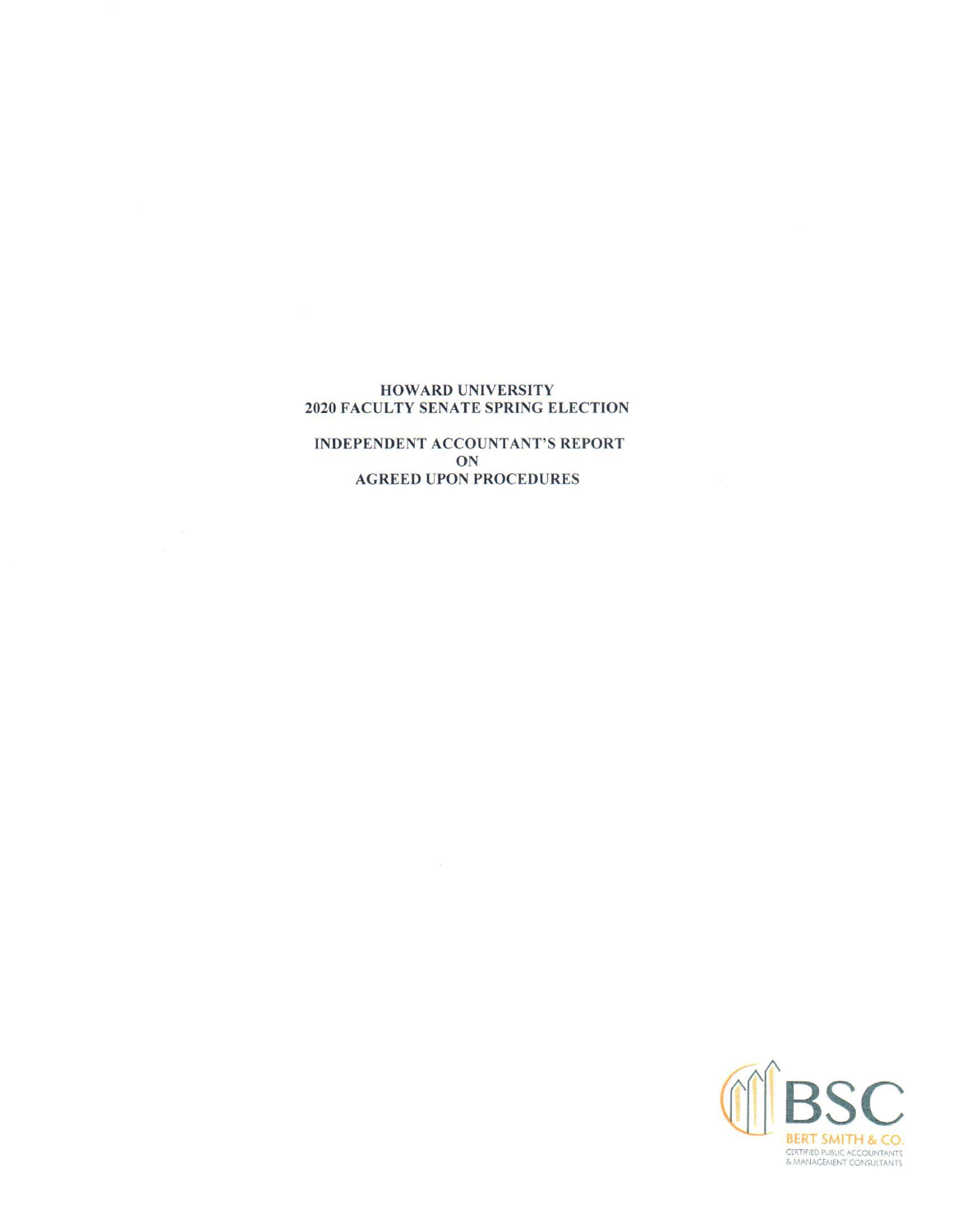

1090 Vermont Ave., NW Suite 920 Washington, DC 20005

P.O. Box 2478 Kingshill, VI 00851

111 South Calvert St. Suite 2700 Baltimore, MD 21202

## **INDEPENDENT ACCOUNTANT'S REPORT ON AGREED UPON PROCEDURES**

To the Secretary of the Faculty Senate Howard University Washington, D.C.

We have performed the procedures enumerated in the engagement letter dated May 14, 2020, which were agreed to by the Secretary of the Faculty Senate of Howard University (University), solely to assist the University in evaluating the process applied in the oversight of the 2020 Faculty Senate Spring Election. This agreed upon procedures engagement was conducted in accordance with attestation standards established by the American Institute of Certified Public Accountants. The sufficiency of the procedures is solely the responsibility of those parties specified in this report. Consequently, we make no representation regarding the sufficiency of the procedures described below either for the purpose for which this report has been requested or for any other purpose.

Collection and Tabulation---Bert Smith & Co. reviewed the online voting details to determine if there was any voting issues or exceptions in the on-line voting results and with the vendor (VOTENET). No voting issues or exceptions were found.

Election Results --- The voting period was from May 01, 2020 to May 13, 2020. The voting results are summarized on the subsequent pages.

We hereby affirm that we have no personal or economic interest in the results of this election. We further affirm that we have no affiliation with Votenet Solutions, Inc., the online voting contractor. We were not engaged to, and did not; perform an examination, the objective of which would be the expression of an opinion on the election results.

Accordingly, we do not express such an opinion. Had we performed additional procedures other matters might have come to our attention that would have been reported to you.

This report is intended solely for the information and use of the Secretary of the Faculty Senate and is not intended to be and should not be used by anyone other than these specified parties.

Bert Smith & Co.

May 18, 2020 Washington, D.C.



T:202.393.5600 TF: 1.855.479.0548 F: 202.393.5608

 $L_{\text{in}}$  and  $L_{\text{in}}$  and  $L_{\text{in}}$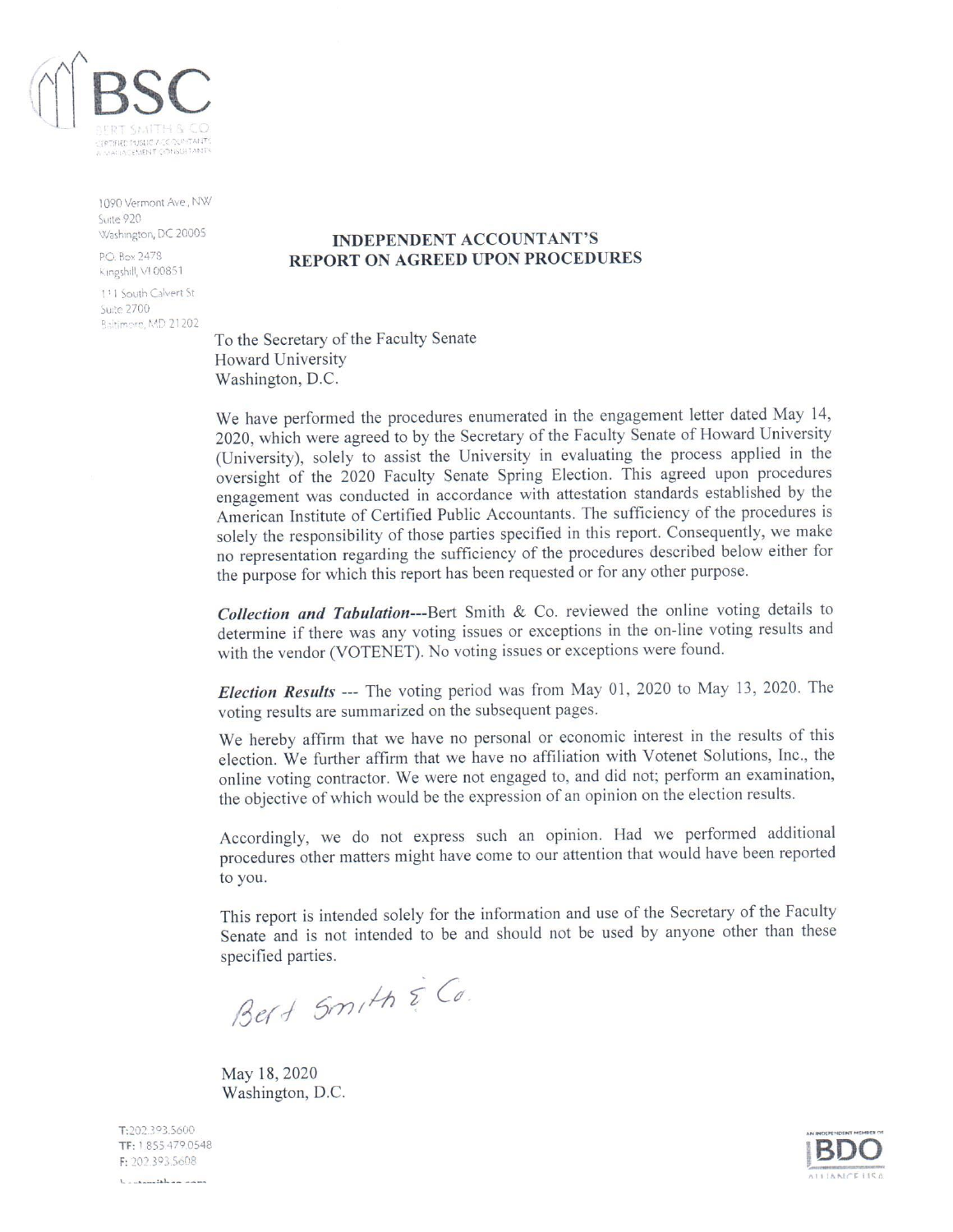# **HOWARD UNIVERSITY FACULTY SENATE GRADUATE FACULTY TRUSTEE ELECTION RESULTS**

| <b>Graduate Faculty Trustee</b>       |     |
|---------------------------------------|-----|
| Marsha Echols                         | 53  |
| Tyish Hall-Brown                      | 28  |
| Werner Graff                          | 26  |
| Kakra Hughes                          | 21  |
| Zaki Sharif                           | 17  |
|                                       |     |
| Write-In                              |     |
| Leslie Lawrence                       |     |
| Legand Burge                          |     |
| Mary K Perkins                        |     |
| Karl Thompson                         |     |
| Alice Thomas                          |     |
| HUSB has a grad program!              |     |
| Eric Walters                          |     |
| Kamal Nayan Agarwal                   |     |
| <b>Total Graduate Faculty Trustee</b> | 153 |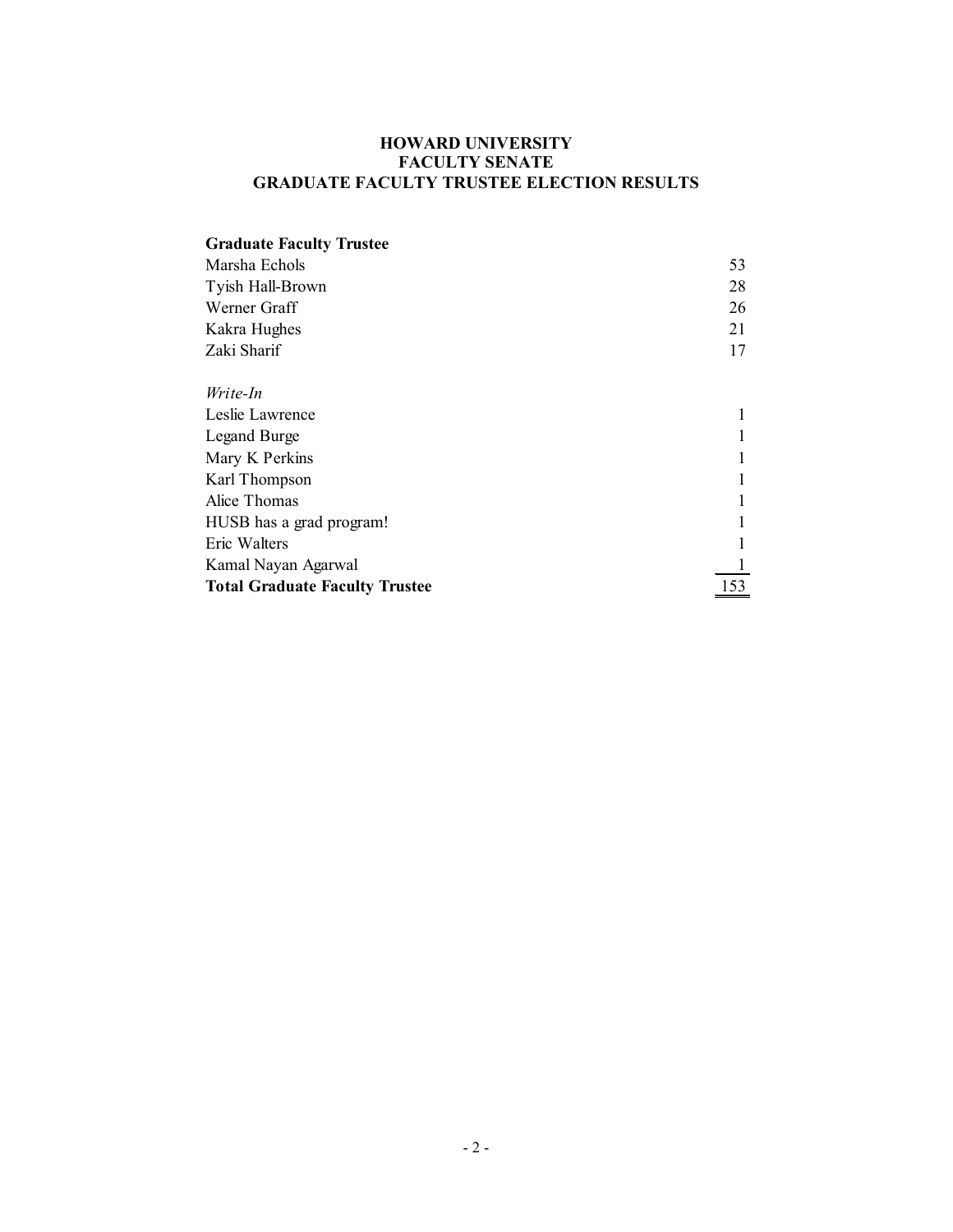## **HOWARD UNIVERSITY FACULTY SENATE UNDERGRADUATE FACULTY TRUSTEE ELECTION RESULTS**

| <b>Undergraduate Faculty Trustee</b>             |     |
|--------------------------------------------------|-----|
| Talitha Washington                               | 51  |
| Sonya Smith                                      | 43  |
| Yuvay Fergusion                                  | 41  |
| Guericke Royal                                   | 19  |
| Dennis Davenport                                 | 13  |
|                                                  |     |
| Write Ins                                        |     |
| Mary K Perkins                                   |     |
| Mario Beatty                                     |     |
| Moses Garuba                                     |     |
| Courtney Robinson                                |     |
| Richard Seltzer                                  |     |
| Stephen Arhin                                    |     |
| <b>Total Undergraduate Faculty Trustee Votes</b> | 173 |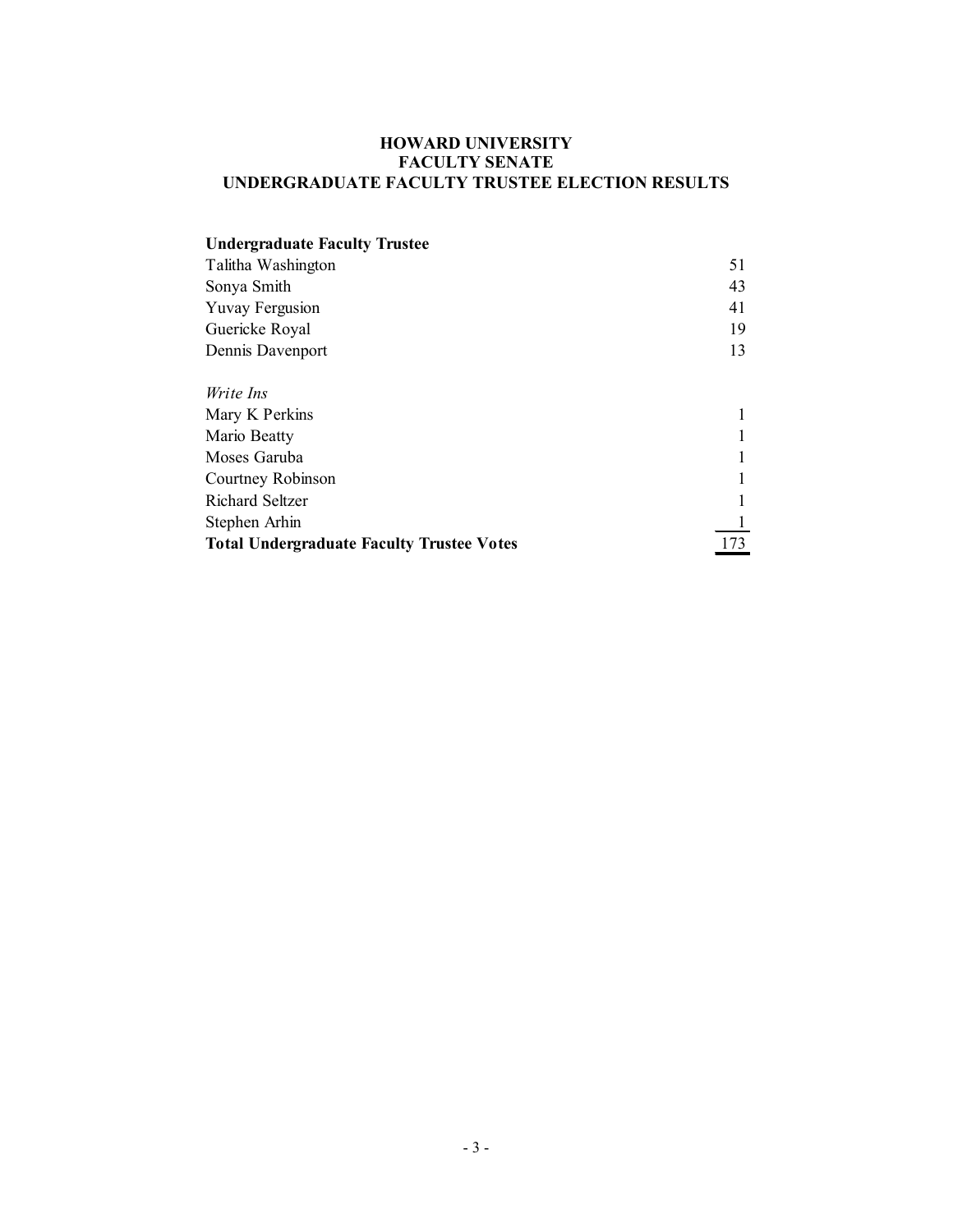## **HOWARD UNIVERSITY FACULTY SENATE SECRETARY ELECTION RESULTS**

| <b>Secretary</b>             |     |
|------------------------------|-----|
| Samuel Paschall              | 100 |
| Werner Graf                  | 58  |
|                              |     |
| <i>Write Ins</i>             |     |
| Vernon Morris                |     |
| Joanne Allard                |     |
| David Dixon                  |     |
| Mary K Perkins               |     |
| <b>Total Secretary Votes</b> | 162 |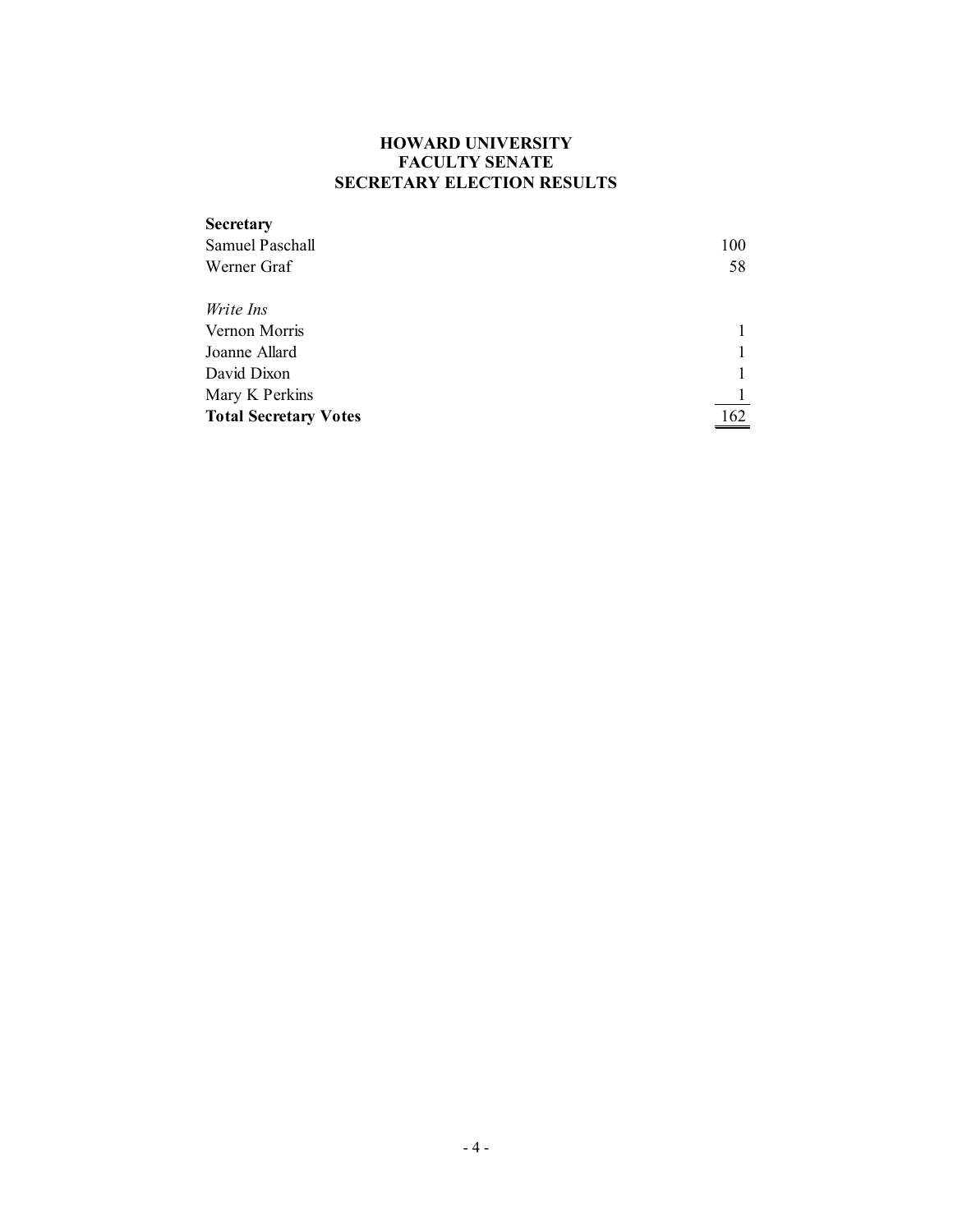## **HOWARD UNIVERSITY FACULTY SENATE AT LARGE COUNCIL MEMBERS ELECTION RESULTS**

## **At Large Council Members** Sonya Smith 110 Mercedes Tibbits 108 George Middendorf 98 Haydar Kurban 82 Mohsen Mosleh 73 Tyish Hall-Brown 61 Hassan Ashktorab 59 Kakra Hughes 53 Jahn O'Neil 52 *Write Ins* Andre Farquharson 1 Ben Fred-Mensah 1 Clarence Lee 1 Courtney Robinson 1 Cynthia Winston 1 Denver D'Rozario 1 Emily Blank 1 Fatimah Jackson 1 Gamine Meepagala 1 Georges Haddad 1 Irina Koretsky 1 Janine Ziermann 1 Jarpa Dawuni 1 John Cotman 1 Kamal Nayan Agarwal 1 Karl Thompson 1 Keneshia Grant 1 Leslie Lawrence 1 Mary K Perkins 4 Mika Kato 1 Narenrdra K. Rustagi 1 Ozra Dehkordi 1 Reginald Salter 2 Robinson Woodward 1 Rosett Beck 1 Shawn Abernathy 1 Silvina Gattica 1 Sima Tarzami 1 Sonya Sobrian 1 Stephen Arhin 1 Sulman Rahmat 1 Syed Khundmiri 1 Velma LaPoint 1 Total At Large Council Members 733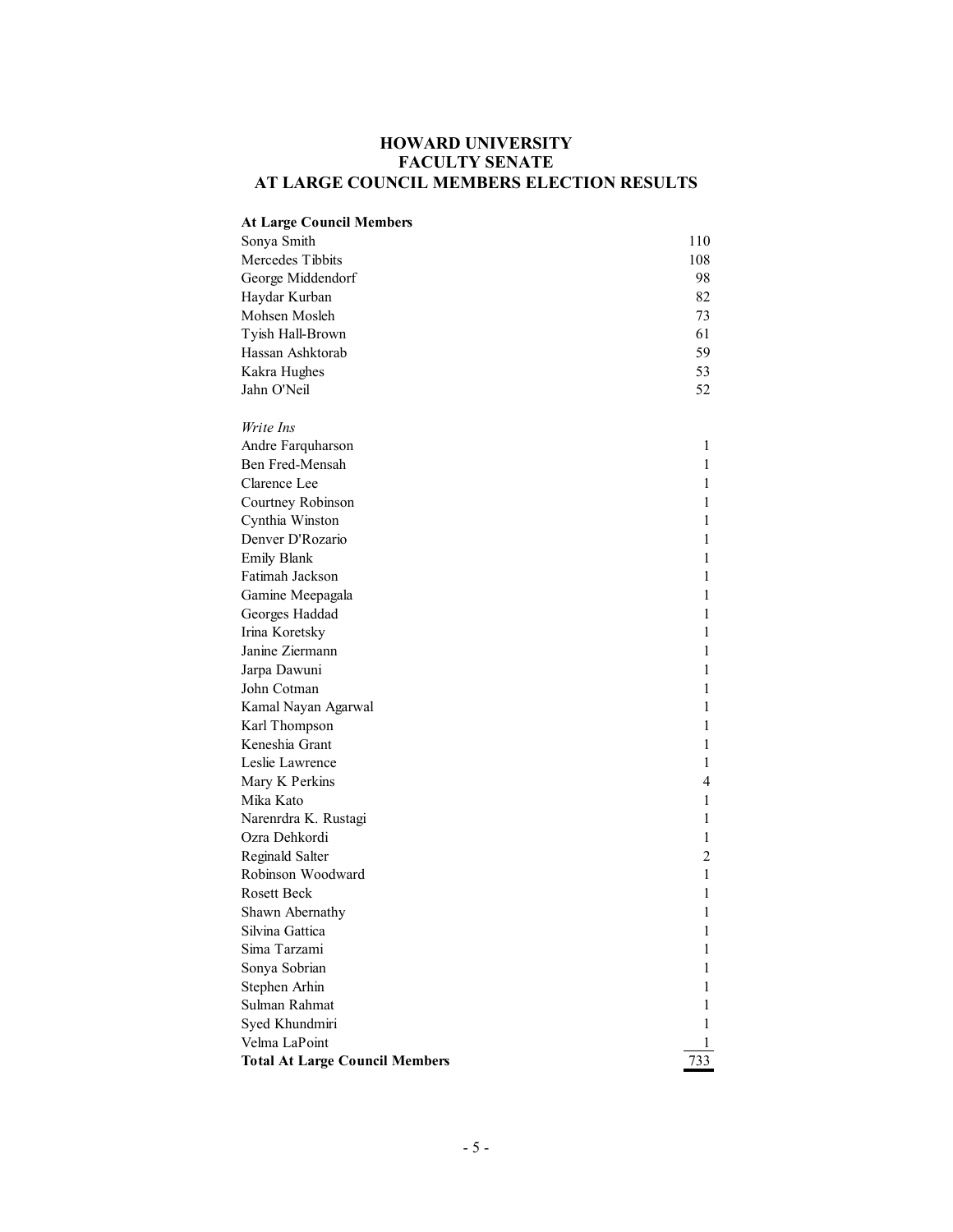# **HOWARD UNIVERSITY FACULTY SENATE ACADEMIC & HEALTH AFFAIRS COMMITEE ELECTION RESULTS**

| <b>Academic &amp; Health Affairs Committee</b>        |                |
|-------------------------------------------------------|----------------|
| Velma LaPoint                                         | 108            |
| Kamalnayan Agarwal                                    | 101            |
| William Taylor                                        | 96             |
| Andre Farquharson                                     | 92             |
| Craig Butler                                          | 82             |
|                                                       |                |
| Write Ins                                             |                |
| Reginald Salter                                       | $\mathbf{1}$   |
| Omari Swinton                                         | $\mathbf{1}$   |
| <b>Rosett Beck</b>                                    | 1              |
| Sulman Rahmat                                         | $\mathbf{1}$   |
| Sima Tarzami                                          | $\overline{c}$ |
| Stephen Arhin                                         | $\mathbf{1}$   |
| Thomas Heinbockel                                     | 1              |
| Uvetta Dovier                                         | $\mathbf{1}$   |
| Michael Fauntroy                                      | 1              |
| Clarence Lusane                                       | 1              |
| Daryl Harris                                          | $\mathbf{1}$   |
| Batheja Sapna                                         | $\mathbf{1}$   |
| Shawn Abernathy                                       | 1              |
| Gaminie Meepagala                                     | 1              |
| <b>Emily Blank</b>                                    | $\mathbf{1}$   |
| Daniel Owunwanne                                      | 1              |
| Keesha Middlemass                                     | 1              |
| Dexter L. Lee                                         | 1              |
| Jahn O'Neil                                           | 1              |
| Irina Koretsky                                        | 1              |
| Janelle Burke                                         | 1              |
| Mika Kato                                             | 1              |
| Mohammad Quasem                                       | 1              |
| Moses Owolabi                                         | 1              |
| Mary K Perkins                                        | 1              |
| <b>Total Academic &amp; Health Affairs Committees</b> | 505            |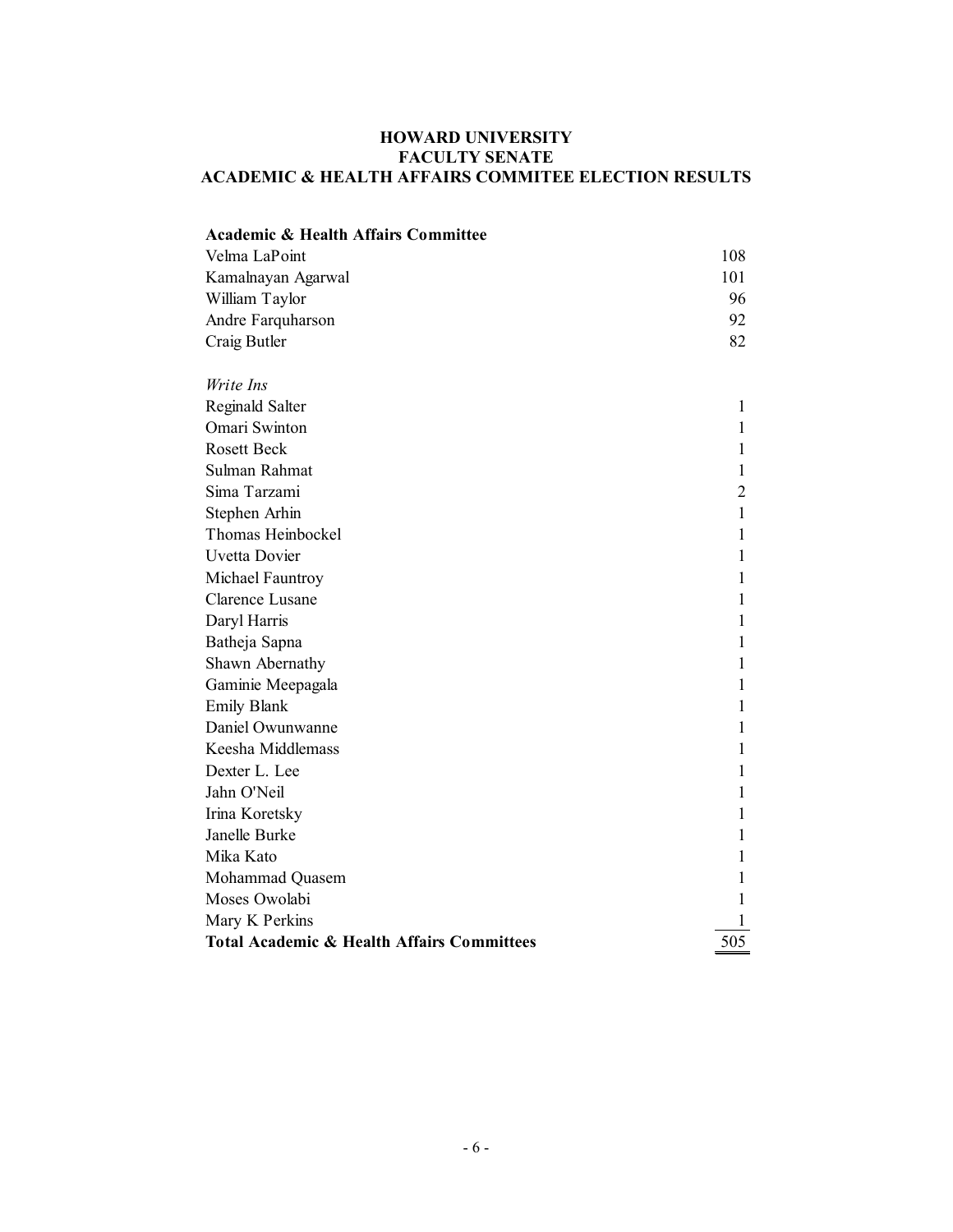## **HOWARD UNIVERSITY FACULTY SENATE APPOINTMENTS, PROMOTION, & TENURE COMMITEES ELECTION RESULTS**

| <b>Appointments, Promotion &amp; Tenure Committees</b>       |                |
|--------------------------------------------------------------|----------------|
| Shameka Stanford                                             | 100            |
| John Harkless                                                | 98             |
| Janice Berry-Edwards                                         | 97             |
| Mohammad Mahmood                                             | 92             |
| Mohammad Quasem                                              | 90             |
| LaToya Barham                                                | 84             |
| Leslie Lawrence                                              | 84             |
| Youness Karodeh                                              | 78             |
|                                                              |                |
| Write Ins                                                    |                |
| Mary K Peekins                                               | 1              |
| Mohsen Mosleh                                                | 1              |
| Mika Kato                                                    | 1              |
| Kamal Nayan Agarwal                                          | $\mathbf{1}$   |
| Clarence Lee                                                 | $\overline{2}$ |
| Janaki Kalyanam                                              | $\mathbf{1}$   |
| Graf/Medicine                                                | 1              |
| Jahn O'Neil                                                  | 1              |
| Denver D'Rozario                                             | 1              |
| Emily Blank                                                  | 1              |
| Georges Haddad                                               | 1              |
| Alfonso Campbell                                             | 1              |
| Niambi Carter                                                | $\mathbf{1}$   |
| Ravi Perry                                                   | $\mathbf{1}$   |
| Cynthia Winston                                              | $\mathbf{1}$   |
| Stephen Arhin                                                | $\mathbf{1}$   |
| Snoya Smith                                                  | 1              |
| <b>Stanley Andrisse</b>                                      | 1              |
| Sulman Rahmat                                                | 1              |
| <b>Rosett Beck</b>                                           | 1              |
| Omari Swinton                                                | 1              |
| Paul Bezandry                                                | 1              |
| Pricilla Okunji                                              | 1              |
| Raven Featherstone                                           | 1              |
| Sima Tarzami                                                 | 1              |
| <b>Total Appointments, Promotion &amp; Tenure Committees</b> | 749            |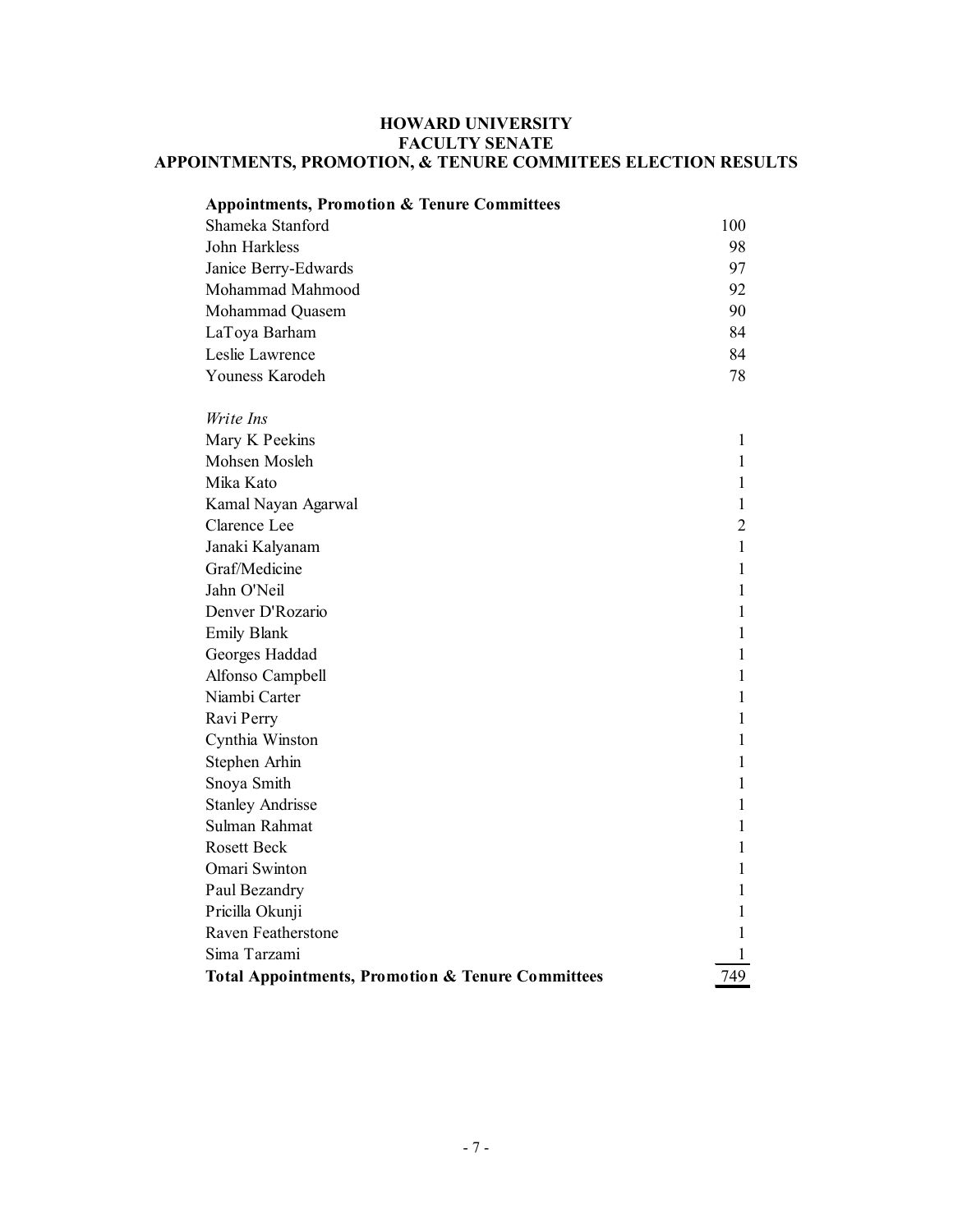## **HOWARD UNIVERSITY FACULTY SENATE BUDGET & PLANNING COMMITTEES ELECTION RESULTS**

# **Budget & Planning Committees** Courtney Robinson 117 Shareefah Al'Uqdah 99 Amol Kulkarni 96 Mohsen Mosleh 96 Katherine Manuel 94 Derrick Eiland 91 *Write Ins* Narendra Rustagi 1 Rosett Beck 1 Sulman Rahmat 1 Sima Tarzami 1 Michal Young 1 Janine Ziermann 1 John Patrick Ifedi 1 Georges Haddad 1 Gamine Meepagala 1 Emily Blank 1 Dr. Preethi Chandran 1 Denver D'Rozario 1 Daniel Owunwanne 1 Dexter L. Lee 1 Denise Streeter 1 Jahn O'Neil 1 Kirk Geter 1 L. Jide Iwarere 1 Mika Kato 1 Narendra Rustagi 1 Melissa Weir 2 Lynn Kelly 2 Mary K Perkins 1 **Total Budget & Planning Committees** 618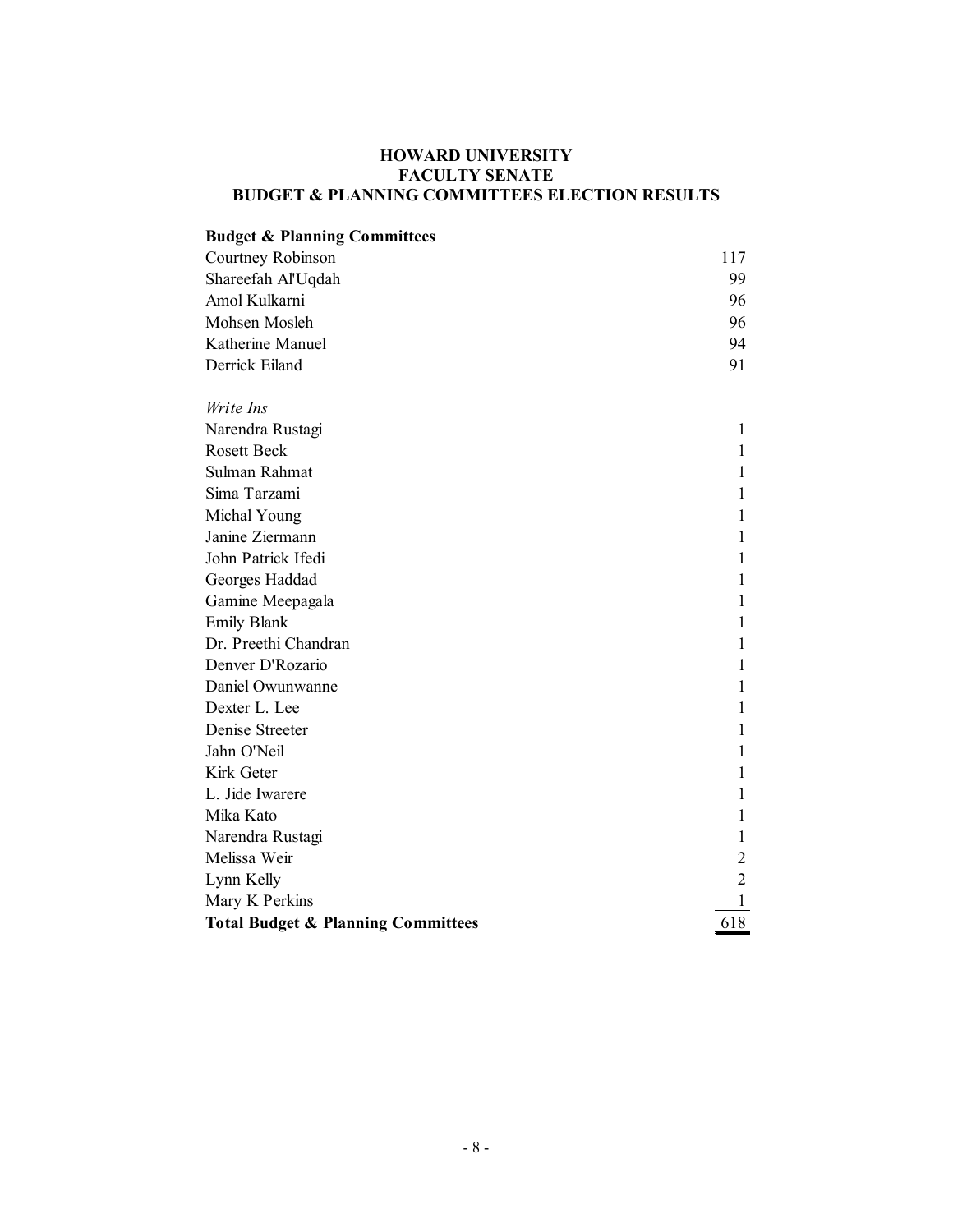# **HOWARD UNIVERSITY FACULTY SENATE COMMITTEE ON COMMITTEES ELECTION RESULTS**

| <b>Committee on Committees</b>       |     |
|--------------------------------------|-----|
| Mercedes Tibbits                     | 118 |
| Sonya Smith                          | 104 |
| <b>Bradford Grant</b>                | 101 |
| Silvia Martinez                      | 99  |
| Jean Oyemade Bailey                  | 98  |
| Mohsen Mosleh                        | 89  |
| Krishna Kumar                        | 88  |
| Alex McSwain                         | 88  |
| Leslie Lawrence                      | 87  |
| Chimene Castor                       | 86  |
|                                      |     |
| Write Ins                            |     |
| Mohammad Quasem                      | 1   |
| Kamal Nayan Agarwal                  | 1   |
| Jahn O'Neil                          | 1   |
| <b>Grant Warner</b>                  | 1   |
| Dexter L Lee                         | 1   |
| Daniel Owunwanne                     | 1   |
| Denver D'rozario                     | 1   |
| Georges Haddad                       | 1   |
| Ronil Hira                           | 1   |
| Shawn Abernathy                      | 1   |
| Charmaine Mckie                      | 1   |
| Stephen Arhin                        | 1   |
| Sulman Rahmat                        | 1   |
| Raven Featherstone                   | 1   |
| <b>Rosett Beck</b>                   | 3   |
| Reginald Salter                      | 3   |
| <b>Total Committee on Committees</b> | 978 |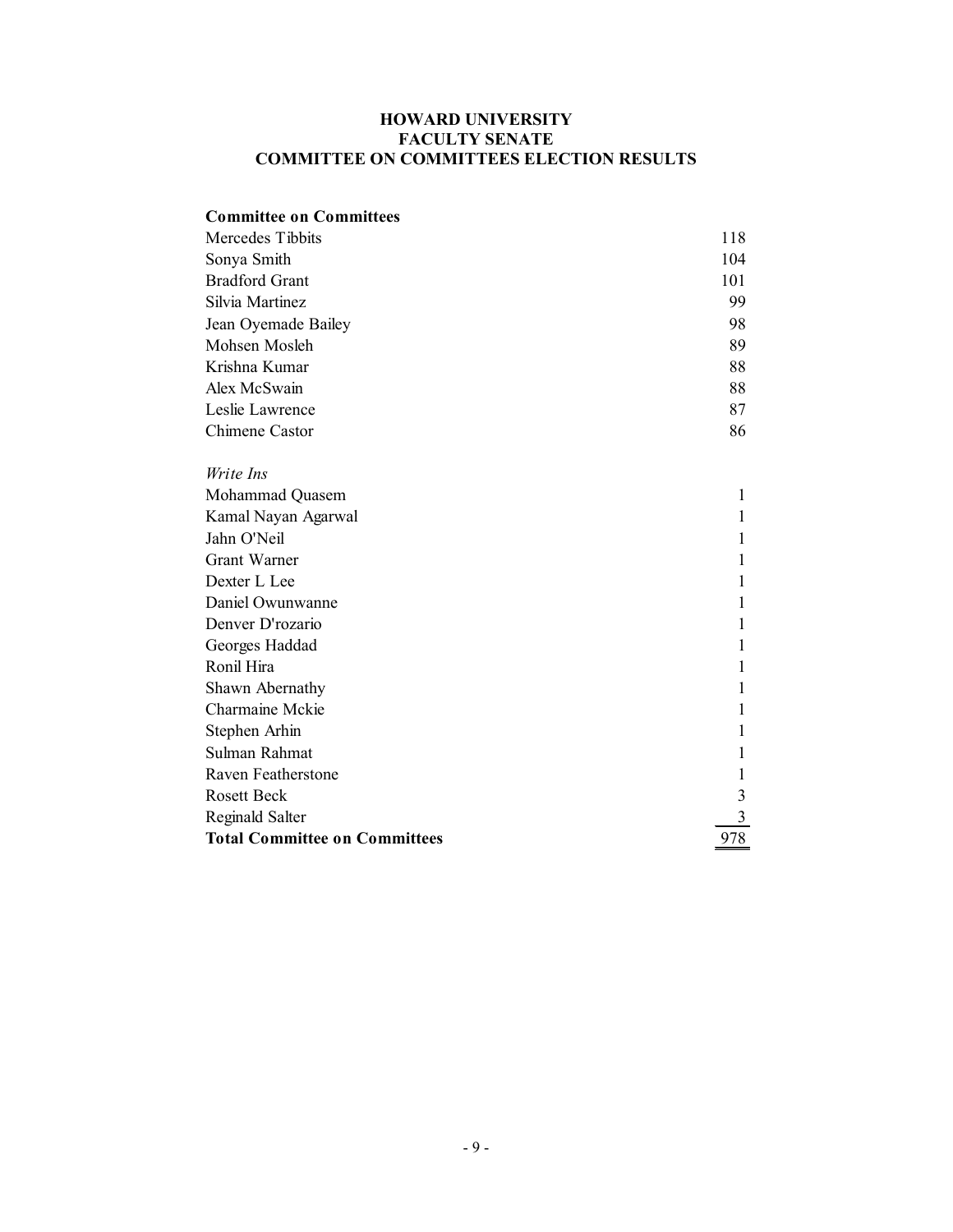# **HOWARD UNIVERSITY FACULTY SENATE COMMUNITY RELATIONS, STUDENT, AND ALUMNI AFFAIRS ELECTION RESULTS**

| Tepper Gill                                                   | 118 |
|---------------------------------------------------------------|-----|
| Syed Khundmiri                                                | 107 |
| Write Ins                                                     |     |
| Sima Tarzami                                                  | 1   |
| Sherri Johnson                                                | 1   |
| <b>Rosett Beck</b>                                            | 5   |
| Sulman Rahmat                                                 | 1   |
| Sonya Sobrian                                                 | 1   |
| Christopher Howard                                            | 1   |
| Batheja Sapna                                                 | 1   |
| <b>Broderick Eribo</b>                                        | 1   |
| Caron Strong                                                  | 1   |
| Alfred Boykin                                                 | 1   |
| Andre Farquharson                                             | 1   |
| Ashley Turner                                                 | 1   |
| Allison Bryant                                                | 1   |
| Johnpatrick Ifedi                                             | 1   |
| <b>Emily Blank</b>                                            | 1   |
| Kamla Deonauth                                                | 1   |
| Daniel Owunwanne                                              | 1   |
| Dominique Pritchett                                           | 1   |
| Hassan Brim                                                   | 1   |
| Jahn O'Neil                                                   | 1   |
| Jennifer Thomas                                               | 1   |
| Joseph Fortunak                                               | 1   |
| Mohammad Quasem                                               | 1   |
| Mika Kato                                                     | 1   |
| Mary K Perkins                                                | I   |
| Linda Thompson                                                | T   |
| <b>Total Community Relations, Student, and Alumni Affairs</b> | 255 |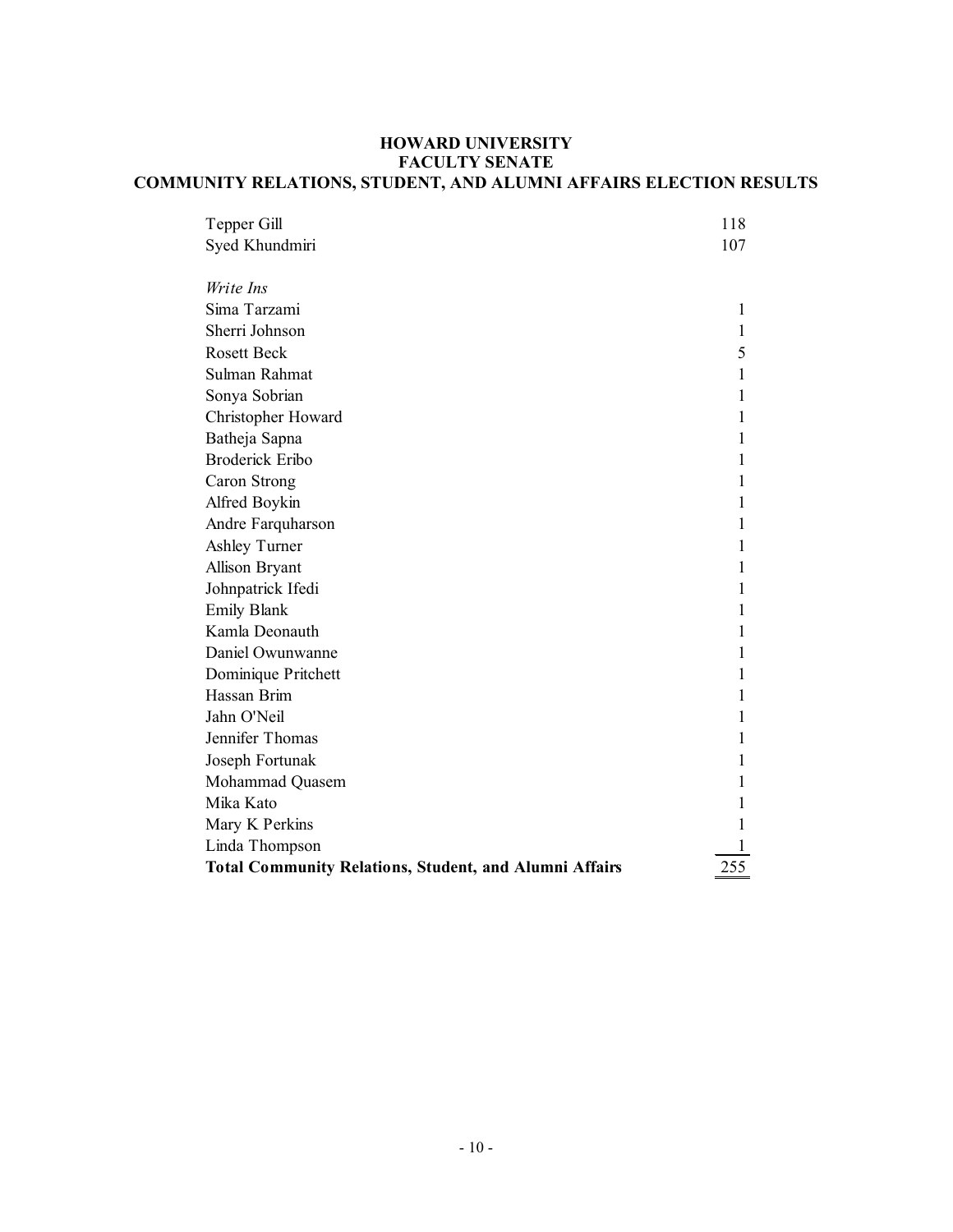### **HOWARD UNIVERSITY FACULTY SENATE FACULTY WELFARE COMMITTEE ELECTION RESULTS**

## **Faculty Welfare Committee**

| 105 |
|-----|
| 102 |
| 95  |
| 90  |
| 90  |
| 88  |
| 86  |
| 81  |
|     |

# *Write Ins* Mary K Perkins 1 John Stubbs 1 Jahn O'Neil 1 Fatimah Jackson 1 Kamla Deonauth 1 Eric Walters 1 John Cotman 1 Sulman Rahmat 1 Uvetta Dozier 1 Rosett Beck 1 Stephen Arhin 1 Sam Paschall 1 **Total Faculty Welfare Committee** 749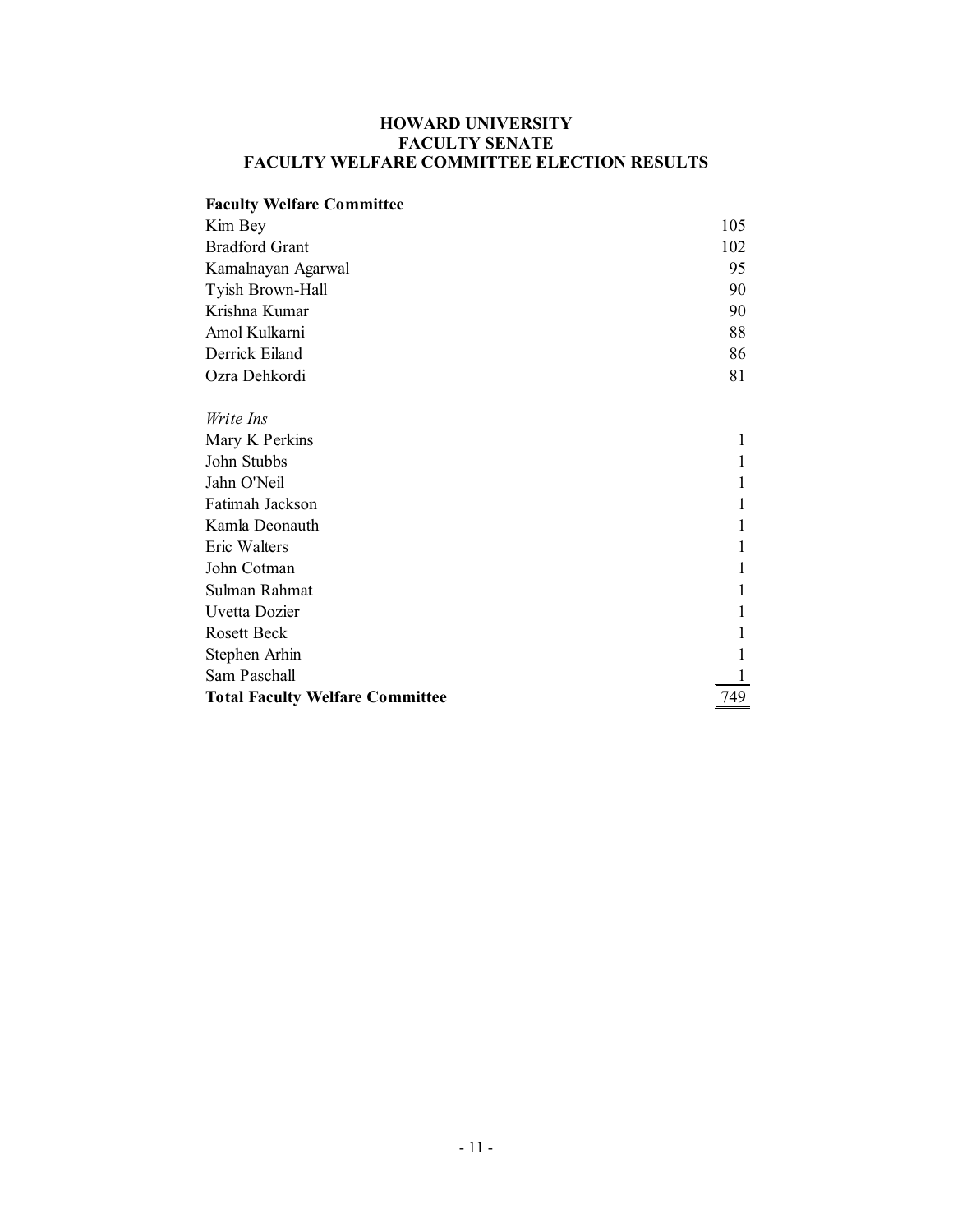# **HOWARD UNIVERSITY FACULTY SENATE GOVERNANCE, CONSTITUTION & BY-LAWS COMMITTEE ELECTION RESULTS**

| Governance, Constitution & By-Laws Committee                  |     |
|---------------------------------------------------------------|-----|
| Jean Oyemade Bailey                                           | 107 |
| Sonya Smith                                                   | 105 |
| <b>Rosett Beck</b>                                            | 93  |
| Mohsen Mosleh                                                 | 92  |
| <b>Bridgette Rhodes</b>                                       | 91  |
| Oyonumo Ntekim                                                | 88  |
| Gloria Washington                                             | 87  |
| Write Ins                                                     |     |
| Sam Paschall                                                  | 1   |
| Narendra Rustagi                                              | 1   |
| <b>Rosett Beck</b>                                            | 1   |
| Sulman Rahmat                                                 | 1   |
| Shawn Abernathy                                               | 1   |
| <b>Emily Blank</b>                                            | 1   |
| Daniel Owunwanne                                              | 1   |
| Dexter L Lee                                                  | 1   |
| Jahn O'Neil                                                   | 1   |
| Hassan Ashktorab                                              | 1   |
| Greg Carr                                                     | 1   |
| Janelle Burke                                                 | 1   |
| Mary K Perkins                                                | 1   |
| Mika Kato                                                     | 1   |
| Mohammad Quasem                                               | 1   |
| Muneer Abbas                                                  |     |
| Narendra Rustagi                                              | 1   |
| <b>Total Governance, Constitution &amp; By-Laws Committee</b> | 680 |